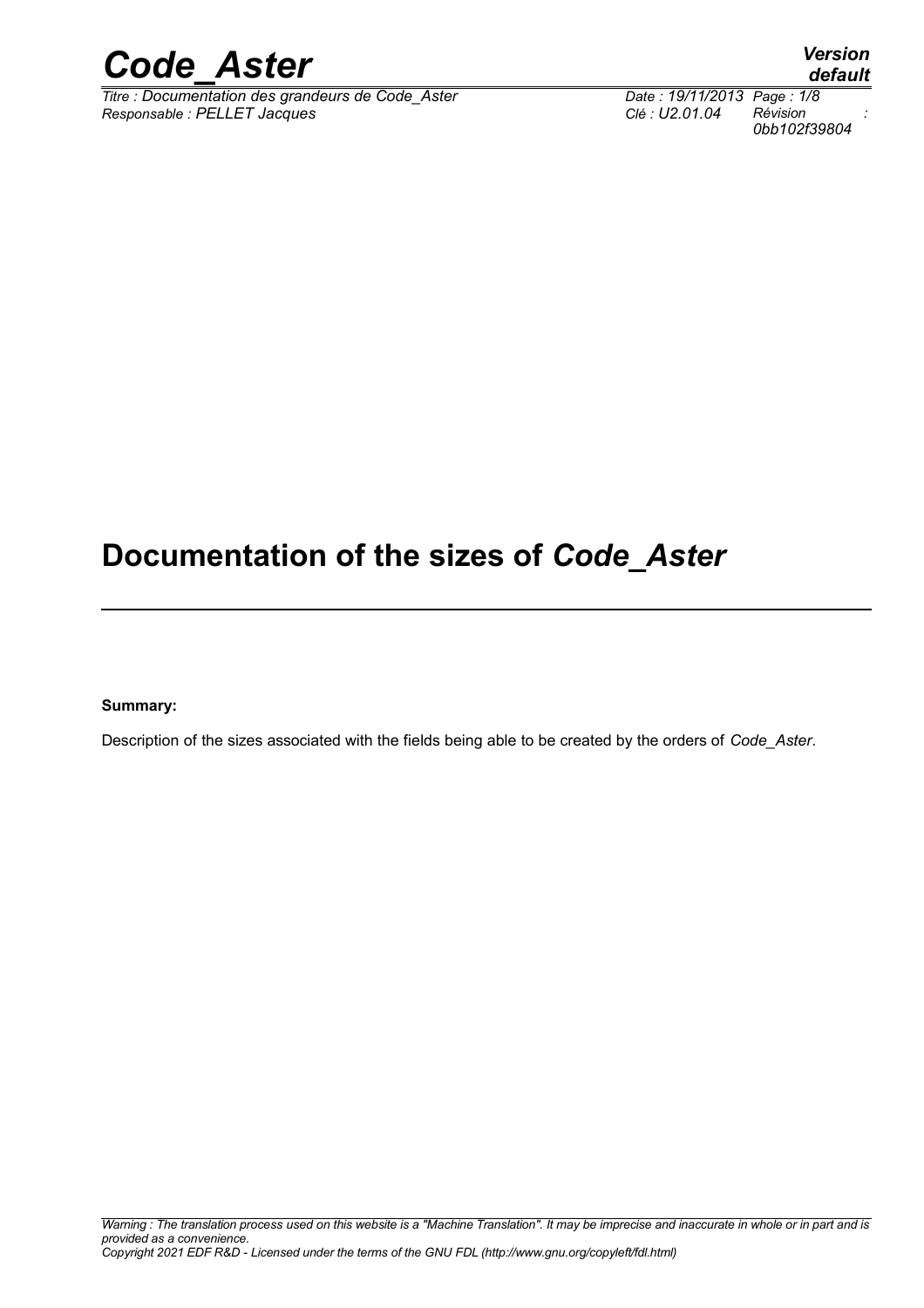## *Code\_Aster Version*

 $T Time : *Documentation des arandeurs de Code Aster*$ </u> *Responsable : PELLET Jacques Clé : U2.01.04 Révision :*

*0bb102f39804*

The following table has three columns. The name of the sizes appears in the left-hand column (classified alphabetically).

Each size is separated from following by a white line.

On the first line of a size, one finds the type of this size (reality: R, complex: C,...)

One lists then the names of the components of this size (column 2) and one makes a small comment on each one of them.

| CORR R | Type: R                                      | Corrosion                                                               |
|--------|----------------------------------------------|-------------------------------------------------------------------------|
| CORR R | CORR                                         | Corrosion                                                               |
| CRRU R | Type: R                                      | Criteria of rupture for the hulls multi-layer composites                |
| CRRU R | $\texttt{SIGL}$                              | Constraint according to the 1st direction of orthotropism               |
| CRRU R | SIGT                                         | Constraint according to the 2nd direction of orthotropism               |
| CRRU R | SIGLT                                        | Shear stress                                                            |
| CRRU R | CRIL                                         | Criterion of rupture according to the first direction of orthotropism   |
| CRRU R | CRIT                                         | Criterion of rupture according to the second direction of orthotropism  |
| CRRU R | CRILT                                        |                                                                         |
|        |                                              | Criterion of rupture in following shearing LT<br>Criterion of Tsai-Hill |
| CRRU R | CRITH                                        |                                                                         |
| DBEL R | Type: R                                      | Acoustic decibel                                                        |
| DBEL R | DB                                           | Decibel                                                                 |
|        |                                              |                                                                         |
| DEPL C | Type: C                                      | See DEPL R                                                              |
|        |                                              |                                                                         |
| DEPL R | Type: R                                      | Displacement (unknown for the mechanical phenomenon)                    |
| DEPL R | DX                                           | translation according to $OX$                                           |
| DEPL R | DY                                           | translation according to $OY$                                           |
| DEPL R | DZ                                           | translation according to $OZ$                                           |
| DEPL R | DRX                                          | rotation around $OX$                                                    |
| DEPL R | DRY                                          | rotation around $OY$                                                    |
|        | MARTINI                                      |                                                                         |
| DEPL R | DRZ                                          | rotation around $OZ$                                                    |
| DEPL R | GRX                                          | warping (for an element of beam)                                        |
| DEPL R | NEAR                                         | Degree of freedom of pressure                                           |
| DEPL R | TEMP                                         | Degree of freedom of temperature                                        |
| DEPL R | PHI                                          | Angle of cracking                                                       |
| DEPL R | DH                                           | Hydraulic diameter                                                      |
| DEPL R | GONF                                         | Swelling for the quasi-incompressible elements                          |
| DEPL R | UI2                                          | Warping and ovalization in mode 2 for the pipes                         |
| DEPL R | VI2                                          | Warping and ovalization in mode 2 for the pipes                         |
| DEPL R | WI2                                          | Warping and ovalization in mode 2 for the pipes                         |
| DEPL R | $\cdots$                                     |                                                                         |
| DEPL R | UI3                                          | Warping and ovalization in mode 3 for the pipes                         |
| DEPL R | VI3                                          | Warping and ovalization in mode 3 for the pipes                         |
| DEPL R | WI3                                          | Warping and ovalization in mode 3 for the pipes                         |
| DEPL R |                                              | .                                                                       |
| DEPL R | D1                                           | Projection of the translation on the vector D1X, D1Y, D1Z               |
| DEPL R | D2                                           | Projection of the translation on the vector $D2X$ , $D2Y$ , $D2Z$       |
| DEPL R | D3                                           | Projection of the translation on the vector D3X, D3Y, D3Z               |
| DEPL R | $\text{D1X}_{\ell}$<br>$\text{DIV}$ ,<br>D1Z | Components according to $XYZ$ of a vector (see D1)                      |
| DEPL R | D2X, D2Y,<br>D <sub>2</sub> z                | Components according to $XYZ$ of a vector (see D2)                      |

*Warning : The translation process used on this website is a "Machine Translation". It may be imprecise and inaccurate in whole or in part and is provided as a convenience. Copyright 2021 EDF R&D - Licensed under the terms of the GNU FDL (http://www.gnu.org/copyleft/fdl.html)*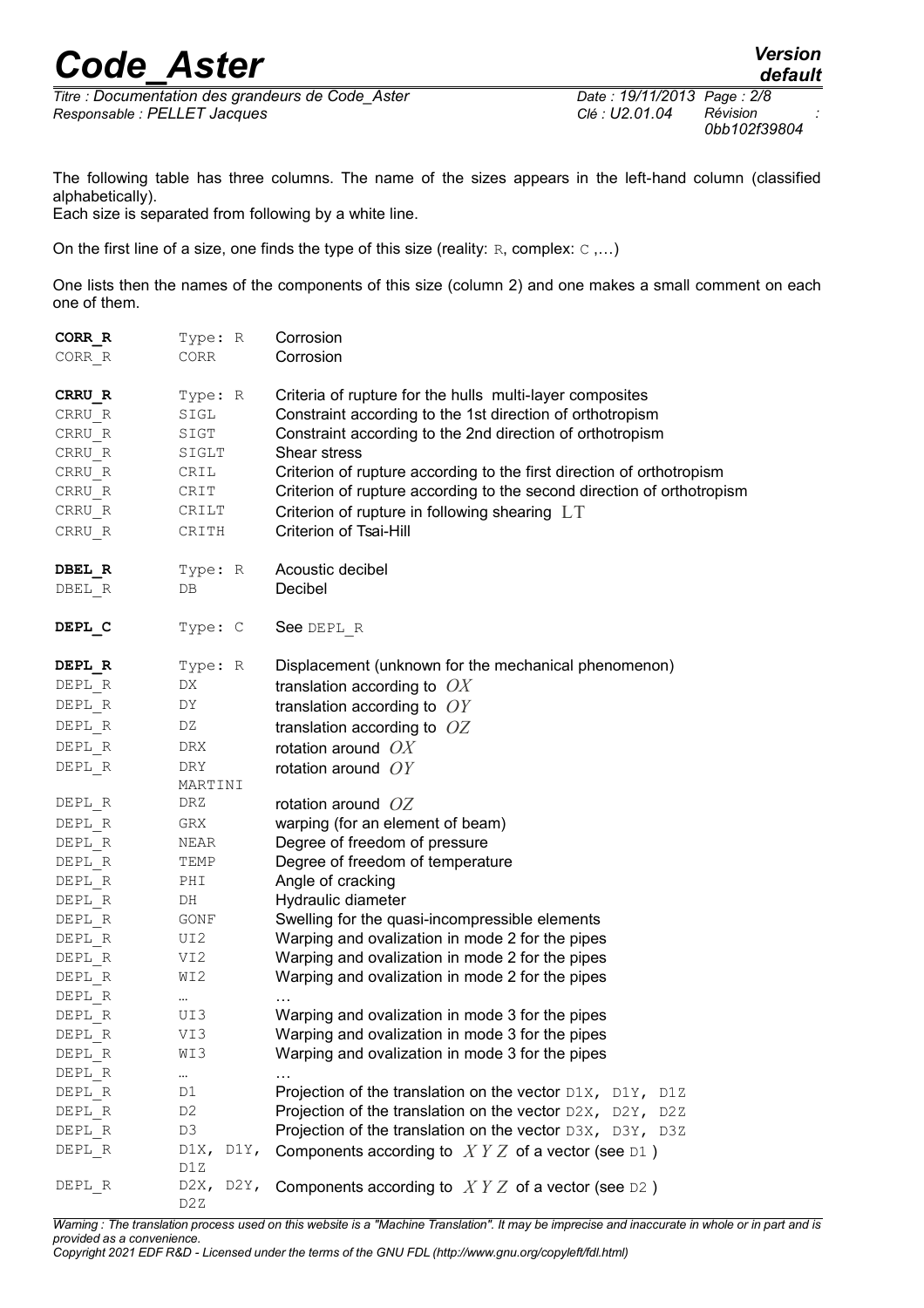| Version |
|---------|
| default |

*Code\_Aster*<br>Titre : Documentation des grandeurs de Code Aster<br>Titre : Documentation des grandeurs de Code Aster Date : 19/11/2013 Page : 3/8 *Titre : Documentation des grandeurs de Code\_Aster Date : 19/11/2013 Page : 3/8 Responsable : PELLET Jacques Clé : U2.01.04 Révision :*

*0bb102f39804*

| DEPL R | D3Z       | D3X, D3Y, Components according to $XYZ$ of a vector (see D3)                                                      |
|--------|-----------|-------------------------------------------------------------------------------------------------------------------|
| DEPL R | PTOT      | Total pressure of fluid in THM                                                                                    |
| DERA R | Type: R   | local indicators of discharge and loss of radiality                                                               |
| DERA R | DCHA V    | local indicator of total discharge with the diverter of the constraints                                           |
| DERA R | DCHA T    | local indicator of total discharge with the total constraints                                                     |
| DERA R | IND DCHA  | loadmeter (1.2) or discharges (- 1 rubber band, -2 plasticization if kinematic<br>work hardening) for VMIS ISOT * |
| DERA R | VAL DCHA  | value of the abusive discharge (one would have plasticized with a kinematic<br>work hardening)                    |
| DERA R | X11       | kinematic tensor uses for the calculation of IND DCHA and VAL DCHA                                                |
| DERA R | X22       | kinematic tensor uses for the calculation of IND DCHA and VAL DCHA                                                |
| DERA R | X33       | kinematic tensor uses for the calculation of IND DCHA and VAL DCHA                                                |
| DERA R | X12       | kinematic tensor uses for the calculation of IND DCHA and VAL DCHA                                                |
| DERA R | X13       | kinematic tensor uses for the calculation of IND DCHA and VAL DCHA                                                |
| DERA R | X23       | kinematic tensor uses for the calculation of IND DCHA and VAL DCHA                                                |
| DERA R | RADI V    | indicator of loss of radiality with the standard of Von Mises (deviative)                                         |
| DERA R | ERR RADI  | indicator of error of integration due to the non-radiality                                                        |
| DURT R | Type: R   | Initialization of the calculation of hardness associated with the metallurgy                                      |
| DURT R | HV        | value of hardness                                                                                                 |
| ENER R | Type: R   | energy                                                                                                            |
| ENER R | TOTAL     | total energy of the element                                                                                       |
| ENER R | TRAC COM  | energy in traction and compression                                                                                |
| ENER R | TORSION   | energy in torsion                                                                                                 |
| ENER R | MEMBRANE  | energy out of membrane                                                                                            |
| ENER R | INFLECTIO | energy in inflection                                                                                              |
|        | Ν         |                                                                                                                   |
| ENER R | FLEX Y    | energy in inflection $Y$                                                                                          |
| ENER R | FLEX Z    | energy in inflection $Z$                                                                                          |
| ENER R | PLAN XY   | energy in the plan $XY$                                                                                           |
| ENER R | PLAN XZ   | energy in the plan $XZ$                                                                                           |
| ENER R | DX        | energy according to $DX$                                                                                          |
| ENER R | DΥ        | energy according to $DY$                                                                                          |
| ENER R | DZ        | energy according to $DZ$                                                                                          |
| ENER R | DRX       | energy according to DRX                                                                                           |
| ENER R | DRY       |                                                                                                                   |
|        | MARTINI   | energy according to $DRY$                                                                                         |
| ENER R | DRZ       | energy according to $DRZ$                                                                                         |
| EPSI R | Type: R   | Deformation                                                                                                       |
| EPSI R | EPXX      | $\epsilon_{xx}$ deformation of a continuous medium                                                                |
| EPSI R | EPYY      | $\epsilon_{\nu\nu}$ deformation of a continuous medium                                                            |
| EPSI R | EPZZ      | $\epsilon_{zz}$ deformation of a continuous medium                                                                |
| EPSI R | EPXY      | $\epsilon_{xy}$ deformation of a continuous medium                                                                |
| EPSI R | EPXZ      | $\epsilon_{xz}$ deformation of a continuous medium                                                                |
| EPSI R | EPYZ      | $\epsilon_{vz}$ deformation of a continuous medium                                                                |
| EPSI R | EXX       | hull: generalized deformations                                                                                    |
| EPSI R | EYY       | hull: generalized deformations                                                                                    |
| EPSI R | EXY       | hull: generalized deformations                                                                                    |
| EPSI R | KXX       | hull: generalized deformations                                                                                    |
|        |           |                                                                                                                   |

*Warning : The translation process used on this website is a "Machine Translation". It may be imprecise and inaccurate in whole or in part and is provided as a convenience. Copyright 2021 EDF R&D - Licensed under the terms of the GNU FDL (http://www.gnu.org/copyleft/fdl.html)*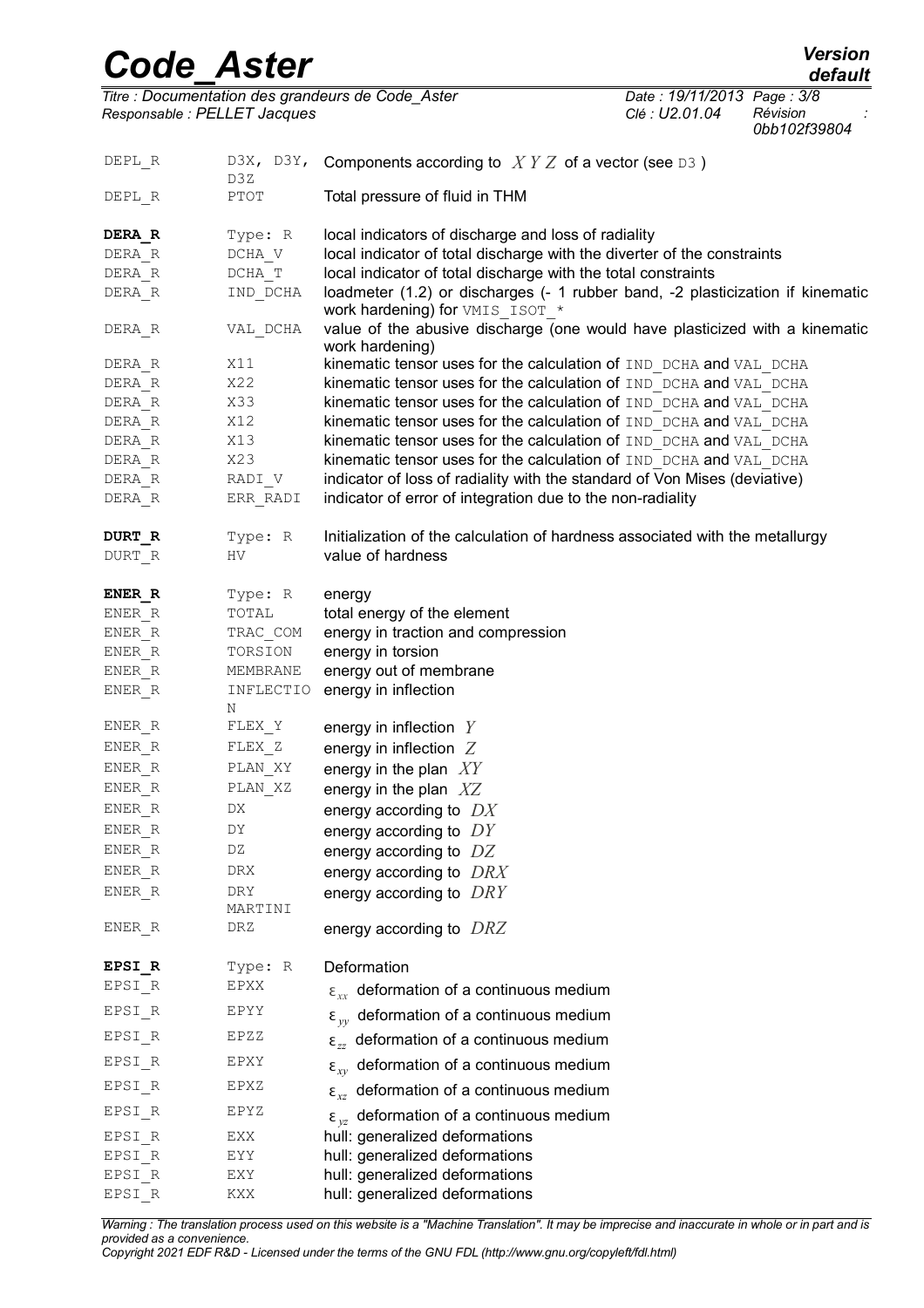| <b>Code Aster</b> | <b>Version</b> |
|-------------------|----------------|
|                   | default        |

*Titre : Documentation des grandeurs de Code\_Aster Date : 19/11/2013 Page : 4/8 Responsable : PELLET Jacques Clé : U2.01.04 Révision :*

FACY\_R VNM1X, Y, components of the normal vector to the plan criticizes correspondent with *Warning : The translation process used on this website is a "Machine Translation". It may be imprecise and inaccurate in whole or in part and is*

| EPSI R                | KYY             | hull: generalized deformations                                                                                            |
|-----------------------|-----------------|---------------------------------------------------------------------------------------------------------------------------|
| EPSI R                | KXY             | hull: generalized deformations                                                                                            |
| EPSI R                | GAX             | hull: generalized deformations                                                                                            |
| EPSI R                | GAY             | hull: generalized deformations                                                                                            |
| EPSI R                | EPX             | beam: elongation according to the axis of the beam                                                                        |
| EPSI R                | ΚY              | beam: curve according to the axis $Y$                                                                                     |
| EPSI R                | ΚZ              | beam: curve according to the axis $Z$                                                                                     |
| EPSI R                | INVA 2          | second invariant of the tensor of deformation                                                                             |
| EPSI R                | PRIN 1          | principal deformation of the tensor direction 1                                                                           |
| EPSI R                | PRIN 2          | principal deformation of the tensor direction 2                                                                           |
| EPSI R                | PRIN 3          | principal deformation of the tensor direction 3                                                                           |
| EPSI R                | INVA 2SG        | second signed invariant of the tensor of deformation                                                                      |
| EPSI R                | DIVU            | Voluminal deformation in THM                                                                                              |
| ERRE R                | Type: R         | Error analysis of discretization                                                                                          |
| ERRE R                | ERREST          | absolute error in mechanics estimated on the element                                                                      |
| ERRE R                | NUEST           | relative error in mechanics estimated on the element                                                                      |
| ERRE R                | SIGCAL          | energy of the constraints normalizes on the element                                                                       |
| ERRE R                | TERMRE          | absolute error of the voluminal term in mechanics estimated on the element                                                |
| ERRE R                | TERMR2          | relative error of the voluminal term in mechanics estimated on the element                                                |
| ERRE R                | TERMNO          | absolute error of the normal term in mechanics and thermics estimated on the<br>element                                   |
| ERRE R                | TERMN2          | relative error of the normal term in mechanics estimated on the element                                                   |
| ERRE R                | TERMSA          | absolute error of the term of jump in mechanics and thermics estimated on the<br>element                                  |
| ERRE R                | TERMS2          | relative error of the term of jump in mechanics and thermics estimated on the<br>element                                  |
| ERRE R                | TERMS1          | term of standardisation of the term of jump in thermics                                                                   |
| ERRE R                | ERTABS          | absolute error for thermics                                                                                               |
| ERRE R                | ERTREL          | relative error for thermics                                                                                               |
| ERRE R                | TERMVO          | absolute error of the voluminal term in thermics estimated on the element                                                 |
| ERRE R                | TERMV2          | relative error of the voluminal term in thermics estimated on the element                                                 |
| ERRE R                | TERMV1          | term of standardisation of the voluminal term in thermics                                                                 |
| ERRE R                | TERMFL          | absolute error of the term of flow in thermics estimated on the element                                                   |
| ERRE R                | TERMF2          | relative error of the term of flow in thermics estimated on the element                                                   |
| ERRE R                | TERMF1          | term of standardisation of the term of flow in thermics                                                                   |
| $ERRE$ <sub>_</sub> R | TERMEC          | absolute error of the term of exchange in thermics estimated on the element                                               |
| ERRE R                | TERME2          | relative error of the term of exchange in thermics estimated on the element                                               |
| ERRE R                | TERME1          | term of standardisation of the term of exchange in thermics                                                               |
| ERRE R                | ESTERG1         | 1st estimate of the total error (stability)                                                                               |
| ERRE R                | ESTERG2         | 2nd estimate of the total error (duality)                                                                                 |
| ERRE R                | ERHMME L        | error in residue in space for $hm$ - mechanical equation - local in time                                                  |
| ERRE R                | ERHMMEDL        | error in residue in space for $hm$ - derived mechanical equation - local in time                                          |
| ERRE R                | ERHMHY L        | error in residue in space for $hm$ - hydraulic equation - local in time for the<br>stationary one - indicator not boosted |
| ERRE R                | ERHMME G        | error in residue in space for $hm$ - mechanical equation - total in time                                                  |
| ERRE R                | <b>ERHMMEDG</b> | error in residue in space for $hm$ - derived mechanical equation - total in time                                          |
| ERRE R                | ERHMHY G        | error in residue in space for $hm$ - hydraulic equation - total in time for the                                           |
|                       |                 | stationary one - boosted indicator                                                                                        |
| ERRE R                | ERRETPS         | error in residue in time                                                                                                  |
| ERRE R                | SIZE            | size of the meshs                                                                                                         |
| FACY R                | Type: R         | Size related to tiredness with great numbers of cycles, multiaxial loading                                                |
| FACY R                | DTAUM1          | first value of the half-amplitude max of shearing in the critical plan                                                    |

*default*<br>*Date : 19/11/2013 Page : 4/8* 

*0bb102f39804*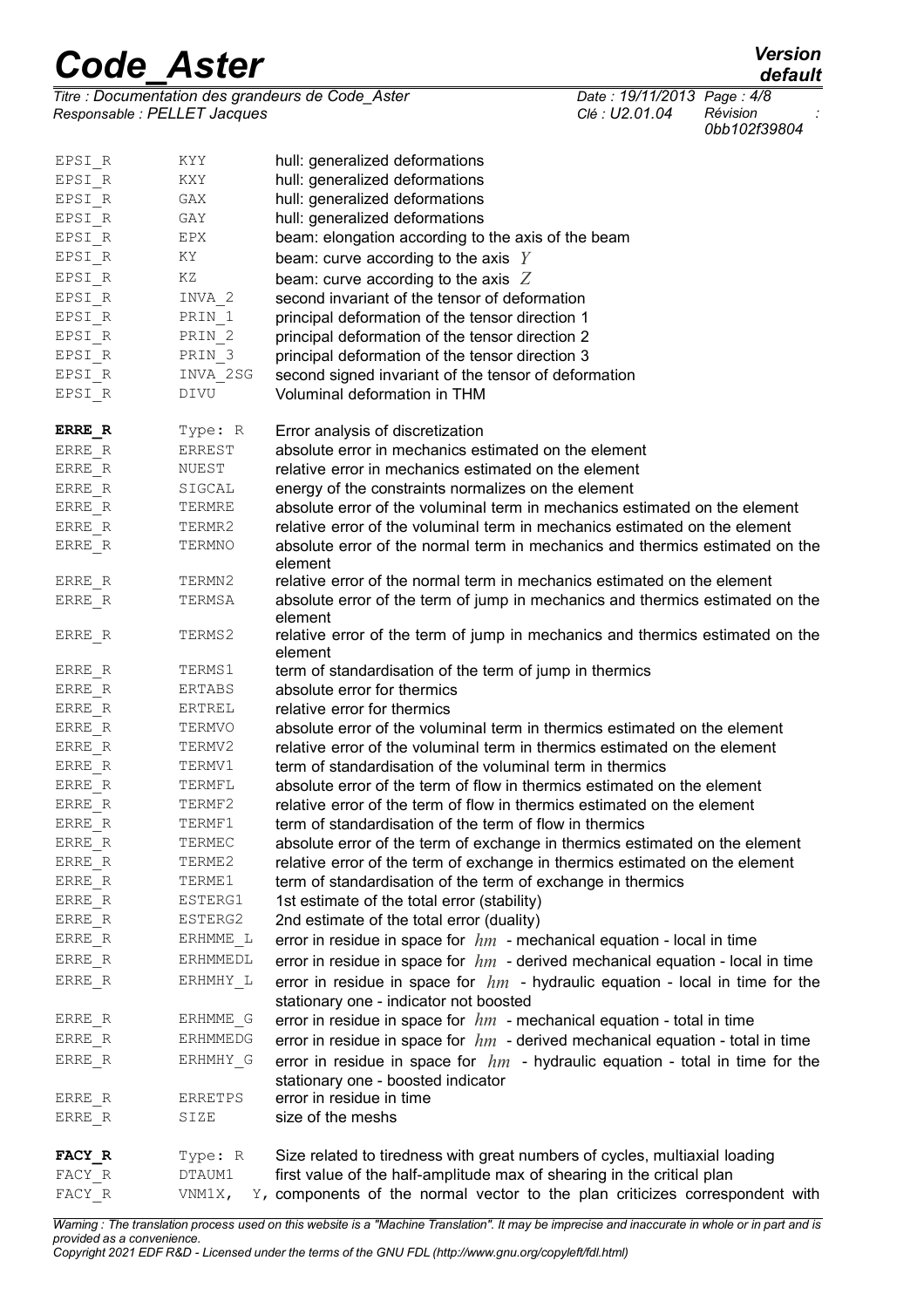|          | <b>Code Aster</b>            | <b>Version</b><br>default                                                                      |
|----------|------------------------------|------------------------------------------------------------------------------------------------|
|          |                              | Titre : Documentation des grandeurs de Code_Aster<br>Date: 19/11/2013 Page: 5/8                |
|          | Responsable : PELLET Jacques | Révision<br>Clé: U2.01.04<br>0bb102f39804                                                      |
|          | Ζ                            | dtaum1                                                                                         |
| FACY R   | SINMAX1                      | normal maximum constraint with the plan criticizes correspondent with<br>dtaum 1               |
| FACY R   | SINMOY1                      | normal average constraint with the plan criticizes correspondent with <i>dtaum l</i>           |
| FACY R   | EPNMAX1                      | normal maximum deformation with the plan criticizes correspondent with<br>dtaum1               |
| FACY R   | EPNMOY1                      | normal average deformation with the plan criticizes correspondent with<br>dtaum 1              |
| $FACT_R$ | SIGEQ1                       | equivalent constraint associated with dtaum 1                                                  |
| FACY R   | NBRUP1                       | many cycles before rupture, function of sigeq1 and a curve of Wöhler                           |
| FACY R   | ENDO1                        | damage associated with $nbrup1$ (endol=1/nbrup1)                                               |
| FACY R   | DTAUM2                       | second value of the half-amplitude max of shearing in the critical plan                        |
| FACY R   | VNM2X,<br>Ζ                  | Y, components of the normal vector to the plan criticizes correspondent with<br>dtaum2         |
| FACY R   | $\cdots$                     |                                                                                                |
| FACY R   | ENDO2                        | damage associated with $nbrup2$ (endo2=1/nbrup2)                                               |
| FLUX_R   | Type: R                      | Vectorial flow of heat in a material point of the continuous field: $\Phi = -\lambda \nabla T$ |
| FLUX R   | FLOW                         | component according to $OX$ of $\Phi$                                                          |
| FLUX R   | FLUY                         | component according to $OY$ of $\Phi$                                                          |
| FLUX R   | FLUZ                         | component according to $OZ$ of $\Phi$                                                          |
| FLUX R   | FLUX SUP                     | flow on a point of the higher face of the hulls                                                |
| FLUX R   | FLUY SUP                     | flow on a point of the higher face of the hulls                                                |
| FLUX R   | FLUZ SUP                     | flow on a point of the higher face of the hulls                                                |
| FLUX R   | FLUX INF                     | flow on a point of the lower face of the hulls                                                 |
| FLUX R   | FLUY INF                     | flow on a point of the lower face of the hulls                                                 |
| $FLUX_R$ | FLUZ INF                     | flow on a point of the lower face of the hulls                                                 |
| G        | Type: R                      | Rate of refund of the energy and coefficients of intensity of constraints                      |
| G        | <b>GTHETA</b>                | rate of refund of energy                                                                       |
| G        | K1                           | stress intensity factor $Kl$                                                                   |
| G        | K2                           | stress intensity factor $K2$                                                                   |
| GEOM R   | Type: R                      | Geometry (of a node or a point of Gauss)                                                       |
| GEOM R   | X                            | coordinate according to $OX$                                                                   |
| GEOM R   | Υ                            | coordinate according to $OY$                                                                   |
| GEOM R   | Ζ                            | coordinate according to $OZ$ (0. if the model is 2D)                                           |
| GEOM R   | W                            | Weight of the point of Gauss                                                                   |
| HYDR_R   | Type: R                      | Field of hydration                                                                             |
| HYDR_R   | HYDR                         | Hydration                                                                                      |
| INDL R   | Type: R                      | Indicator of localization                                                                      |
| INDL R   | INDEX                        | Criterion being worth 1 if localization (and 0 if not: $det NHN > 0$ )                         |
| INDL R   | DIR1                         | First direction of localization                                                                |
| INDL R   | DIR2                         | Second direction of localization                                                               |
| INDL R   | DIR3                         | Third direction of localization                                                                |
| $INDL_R$ | DIR4                         | Fourth direction of localization                                                               |
| INFC R   | Type: R                      | Relative information with the contact                                                          |
| INFC R   | CONT                         | indicator of contact                                                                           |

 $I\text{NFC}$ R GAME game enters the node slave and the associated mesh Master

*Warning : The translation process used on this website is a "Machine Translation". It may be imprecise and inaccurate in whole or in part and is provided as a convenience.*

*Copyright 2021 EDF R&D - Licensed under the terms of the GNU FDL (http://www.gnu.org/copyleft/fdl.html)*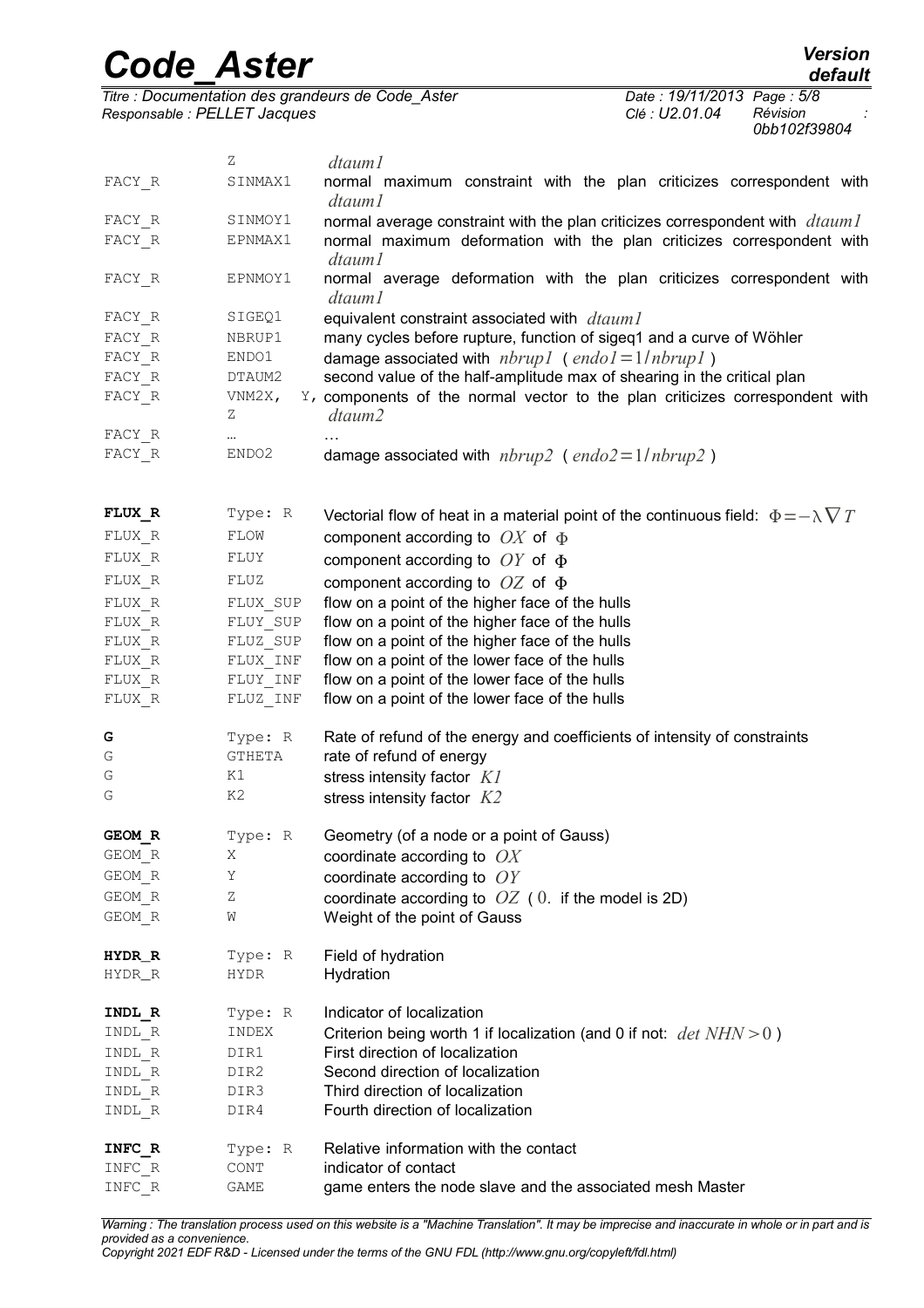|                                                                      | <b>Code Aster</b>            |                                                                                                                                                     |                                             | <b>Version</b><br>default |
|----------------------------------------------------------------------|------------------------------|-----------------------------------------------------------------------------------------------------------------------------------------------------|---------------------------------------------|---------------------------|
|                                                                      | Responsable : PELLET Jacques | Titre : Documentation des grandeurs de Code_Aster                                                                                                   | Date: 19/11/2013 Page: 6/8<br>Clé: U2.01.04 | Révision<br>0bb102f39804  |
| INFC R                                                               | RN                           | multiplier of Lagrange and standard of $RN$                                                                                                         |                                             |                           |
| INFC R                                                               | RNX, Y, Z                    | components of the vector of forces due to the contact                                                                                               |                                             |                           |
| INFC R                                                               | GLIX                         | normalizes tangent displacement in $x$ for each connection                                                                                          |                                             |                           |
| INFC R                                                               | GLIY                         | normalizes tangent displacement in $y$ for each connection                                                                                          |                                             |                           |
| INFC R                                                               | GLI                          | tangent displacement for each connection normalizes                                                                                                 |                                             |                           |
| INFC R                                                               | RTAX                         | component $x$ forces of the adherent nodes                                                                                                          |                                             |                           |
| INFC R                                                               | RTAY                         | component $y$ forces of the adherent nodes                                                                                                          |                                             |                           |
| INFC R                                                               | RTAZ                         | component $z$ forces of the adherent nodes                                                                                                          |                                             |                           |
| INFC R                                                               | RTGX                         | component $x$ forces of the slipping nodes                                                                                                          |                                             |                           |
| INFC R                                                               | RTGY                         | component $y$ forces of the slipping nodes                                                                                                          |                                             |                           |
| INFC R                                                               | RTGZ                         | component $z$ forces of the slipping nodes                                                                                                          |                                             |                           |
| INFC R                                                               | X-ray                        | component $x$ sum $rn$ rtg and rta                                                                                                                  |                                             |                           |
| INFC R                                                               | RY                           | component $y$ sum $rn$ rtg and rta                                                                                                                  |                                             |                           |
| INFC R                                                               | RZ                           | component $z$ sum $rn$ rtg and rta                                                                                                                  |                                             |                           |
| INFC R                                                               | R                            | normalizes r tot                                                                                                                                    |                                             |                           |
| PRES C                                                               | Type: C                      | See PRES R                                                                                                                                          |                                             |                           |
| PRES R                                                               | Type: R                      | Surface loading applied to a mechanical model (NEAR, CISA)<br>$\bullet$<br>Unknown factor of a problem of acoustics: (pressure, speed of the fluid) |                                             |                           |
| PRES R                                                               | NEAR                         | value of the pressure                                                                                                                               |                                             |                           |
| PRES R                                                               | CISA                         | shearing applied to the edge of a model 2D                                                                                                          |                                             |                           |
| PRES R                                                               | VX                           | speed of the following fluid $OX$                                                                                                                   |                                             |                           |
| PRES R                                                               | VY                           | speed of the following fluid $OY$                                                                                                                   |                                             |                           |
| PRES R                                                               | VZ                           | speed of the following fluid $OZ$                                                                                                                   |                                             |                           |
| PRES R                                                               | LAGR                         | parameter of Lagrange due to the dualisation of the boundary conditions                                                                             |                                             |                           |
| RCCM R                                                               | Type: R                      | Sizes for the RCCM B3600                                                                                                                            |                                             |                           |
| RCCM R                                                               | C1                           | value index of constraints                                                                                                                          |                                             |                           |
| RCCM R                                                               | C2                           | value index of constraints                                                                                                                          |                                             |                           |
| RCCM R                                                               | C3                           | value index of constraints                                                                                                                          |                                             |                           |
| RCCM R                                                               | K1                           | value index of constraints                                                                                                                          |                                             |                           |
| RCCM R                                                               | K2                           | value index of constraints                                                                                                                          |                                             |                           |
| RCCM R                                                               | K3                           | value index of constraints                                                                                                                          |                                             |                           |
| RCCM R                                                               | TYPE                         | type of mesh                                                                                                                                        |                                             |                           |
| RCCM R                                                               | Е                            | modulus of elasticity at temperature of calculation                                                                                                 |                                             |                           |
| RCCM R                                                               | E AMBI                       | modulus of elasticity to room temperature                                                                                                           |                                             |                           |
| RCCM R                                                               | NAKED                        | Poisson's ratio to room temperature                                                                                                                 |                                             |                           |
| RCCM R                                                               | ALPHA                        | dilation coefficient to room temperature                                                                                                            |                                             |                           |
| RCCM R<br>RCCM R                                                     | E REFE<br>SΜ                 | Young modulus of reference<br>acceptable equivalent constraint of material                                                                          |                                             |                           |
| RCCM R                                                               | M KE                         | constant of material                                                                                                                                |                                             |                           |
| RCCM R                                                               | N KE                         | constant of material                                                                                                                                |                                             |                           |
| RCCM R                                                               | IΥ                           | principal moment of inertia compared to $Y$                                                                                                         |                                             |                           |
| RCCM R                                                               | ΙZ                           | principal moment of inertia compared to $Z$                                                                                                         |                                             |                           |
| RCCM R                                                               | D                            | diameter of piping                                                                                                                                  |                                             |                           |
| $\ensuremath{\mathsf{RCCM}}\xspace$ $\ensuremath{\mathsf{R}}\xspace$ | ЕP                           | thickness of piping                                                                                                                                 |                                             |                           |
| RCCM R                                                               | SN                           | amplitude of variation of the linearized constraints                                                                                                |                                             |                           |
| RCCM R                                                               | SALT                         | amplitude of constraint                                                                                                                             |                                             |                           |
| RCCM R                                                               | U TOTAL                      | factor of use                                                                                                                                       |                                             |                           |
| RCCM R                                                               | TYPEKE                       | type of calculation of That: that is to say KE MECA, that is to say K2 MIXTE                                                                        |                                             |                           |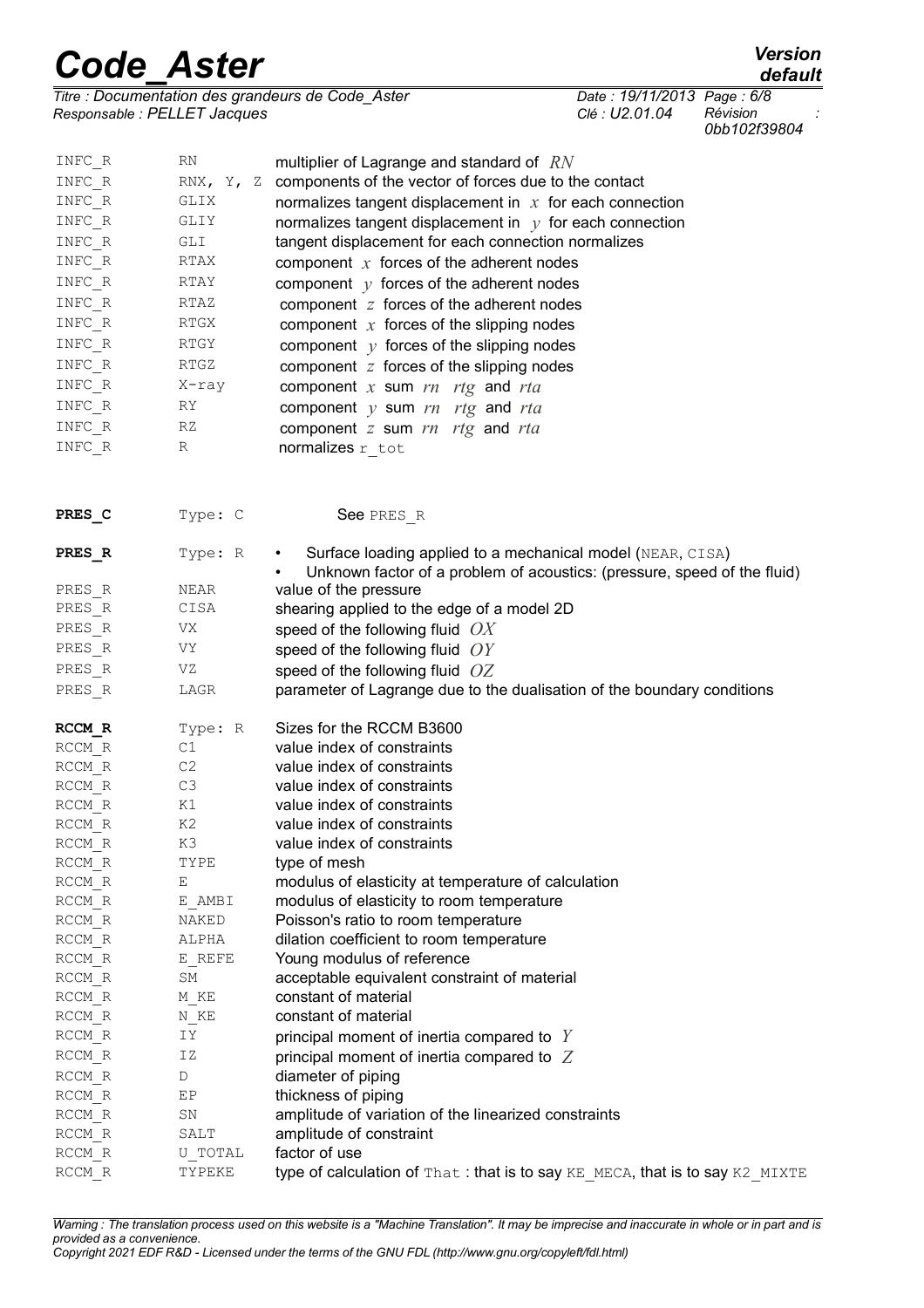## *Code\_Aster Version*

*default*

*Titre : Documentation des grandeurs de Code\_Aster Date : 19/11/2013 Page : 7/8*  $Responsible : PELLET Jacques$ 

*0bb102f39804*

| RICE TRA<br>RICE TRA | TRIAX             | Sizes resulting from the calculation of growth of cavities in ductile rupture<br>rate of triaxiality on the mesh |
|----------------------|-------------------|------------------------------------------------------------------------------------------------------------------|
| RICE TRA             | RSR0              | growth rate                                                                                                      |
| RICE TRA             | VOLU              | volume taken into account                                                                                        |
| RICE TRA             | NUMEMA            | number of the mesh                                                                                               |
| RICE TRA             | <b>DEPSEQ</b>     | variation of equivalent plastic deformation                                                                      |
| SIEF C               | Type: C           | See SIEF R                                                                                                       |
| SIEF R               | Type: R           | State of stress (or of effort interns)                                                                           |
| SIEF R               | SIXX              | $\sigma_{xx}$ constraints in a continuous medium                                                                 |
| SIEF R               | SIYY              | $\sigma_{vv}$ constraints in a continuous medium                                                                 |
| SIEF R               | SIZZ              | $\sigma_{zz}$ constraints in a continuous medium                                                                 |
| SIEF R               | SIXY              | $\sigma_{xy}$ constraints in a continuous medium                                                                 |
| SIEF R               | SIXZ              | $\sigma_{xz}$ constraints in a continuous medium                                                                 |
| SIEF R               | SIYZ              | $\sigma_{vz}$ constraints in a continuous medium                                                                 |
| SIEF R               | NR                | normal effort                                                                                                    |
| SIEF R               | VY                | shearing action according to $Y$ (internal efforts of the beams)                                                 |
| SIEF R               | VZ                | shearing action according to $Z$ (internal efforts of the beams)                                                 |
| SIEF R               | МT                | torque according to $X$                                                                                          |
| SIEF R               | MFY               | bending moment according to $Y$                                                                                  |
| SIEF R               | MFZ               | bending moment according to $Z$                                                                                  |
| SIEF R               | BX                | bi--moment (beam with warping)                                                                                   |
| SIEF R               | NXX               | internal efforts of the hulls                                                                                    |
| SIEF R               | NYY               | internal efforts of the hulls                                                                                    |
| SIEF R               | NXY               | internal efforts of the hulls                                                                                    |
| SIEF R               | MXX               | internal efforts of the hulls                                                                                    |
| SIEF R               | MYY               | internal efforts of the hulls                                                                                    |
| SIEF R               | MXY               | internal efforts of the hulls                                                                                    |
| SIEF R               | QX                | internal efforts of the hulls                                                                                    |
| SIEF R               | QY                | internal efforts of the hulls                                                                                    |
| $SIEF_R$             | QXX,              | QXY, constraints generalized for the element QUAD4 "under-integrated" of modelings                               |
|                      | QYX,              | QYY, C PLAN SI and D PLAN SI                                                                                     |
|                      | QZX,<br>QZY       |                                                                                                                  |
| SIEF R               | FX                | efforts for the discrete ones, beams, bars in total reference mark                                               |
| SIEF R               | FY                | efforts for the discrete ones, beams, bars in total reference mark                                               |
| SIEF R               | FZ                | efforts for the discrete ones, beams, bars in total reference mark                                               |
| SIEF R               | МX                | efforts for the discrete ones, beams, bars in total reference mark                                               |
| SIEF R               | MΥ                | efforts for the discrete ones, beams, bars in total reference mark                                               |
| SIEF R               | MΖ                | efforts for the discrete ones, beams, bars in total reference mark                                               |
| SIEF R               | VMIS              | constraint of Von Mises                                                                                          |
| SIEF R               | TRESCA            | constraint of Tresca                                                                                             |
| SIEF R               | PRIN 1            | constraint principal direction 1                                                                                 |
| SIEF R               | PRIN 2            | constraint principal direction 2                                                                                 |
| SIEF R               | PRIN <sub>3</sub> | constraint principal direction 3                                                                                 |
| SIEF R               | VMIS SG           | constraint of Von Mises signed by the trace of sigma                                                             |
| SIEF R               | ${\tt SN}$        | constraint in the section of beam due to the normal effort                                                       |
| SIEF R               | SVY               | constraint in the section of beam due to the shearing action $V_y$                                               |
| SIEF R               | SVZ               | constraint in the section of beam due to the shearing action $V_z$                                               |
| SIEF R               | SMT               | constraint in the section of beam due to the torque $Mx$                                                         |
| SIEF R               | SMFY              | constraint in the section of beam due to the bending moment $M_V$                                                |
| SIEF R               | SMFZ              | constraint in the section of beam due to the bending moment $Mz$                                                 |
| SIEF R               | TRIAX             | rate of triaxiality                                                                                              |

*Warning : The translation process used on this website is a "Machine Translation". It may be imprecise and inaccurate in whole or in part and is provided as a convenience.*

*Copyright 2021 EDF R&D - Licensed under the terms of the GNU FDL (http://www.gnu.org/copyleft/fdl.html)*